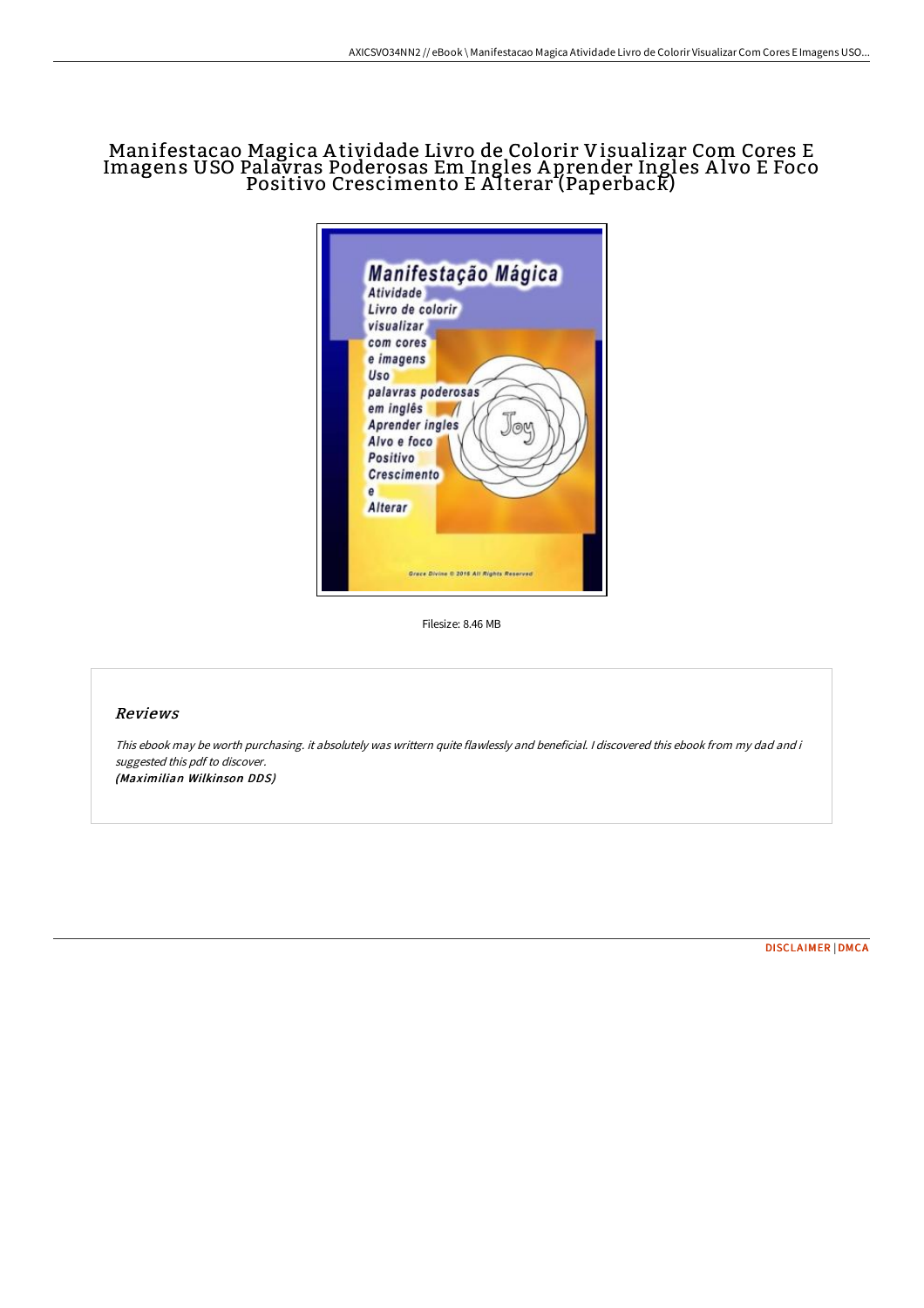#### MANIFESTACAO MAGICA ATIVIDADE LIVRO DE COLORIR VISUALIZAR COM CORES E IMAGENS USO PALAVRAS PODEROSAS EM INGLES APRENDER INGLES ALVO E FOCO POSITIVO CRESCIMENTO E ALTERAR (PAPERBACK)



To save Manifestacao Magica Atividade Livro de Colorir Visualizar Com Cores E Imagens USO Palavras Poderosas Em Ingles Aprender Ingles Alvo E Foco Positivo Crescimento E Alterar (Paperback) eBook, please access the web link beneath and save the ebook or have access to additional information which are highly relevant to MANIFESTACAO MAGICA ATIVIDADE LIVRO DE COLORIR VISUALIZAR COM CORES E IMAGENS USO PALAVRAS PODEROSAS EM INGLES APRENDER INGLES ALVO E FOCO POSITIVO CRESCIMENTO E ALTERAR (PAPERBACK) book.

Createspace Independent Publishing Platform, United States, 2016. Paperback. Condition: New. Language: Portuguese . Brand New Book \*\*\*\*\* Print on Demand \*\*\*\*\*. Manifestacao Magica Atividade Livro de colorir visualizar com cores e imagens Uso palavras poderosas em ingles Aprender ingles Alvo e foco Positivo Crescimento e Alterar diversao magica manifesto com 1 visualizar cores vermelho = amor azul = manso verde = crescimento amarelo = abundancia branco = clareza roxo = proteccao 2 Use desenhos com nos magia popular 3 Use o poder de sua mente 4 Visualize 5 cores combinar com as palavras 6 palavras Mantra segurar energia 7 projetos de desenho expandir para fora imagine crescimento 8 paginas uso decorar lembrete Presente lembranca chave de exercicios Rir Alegria Positivo Melhor Viver Sentir Leve Amigos Ame Verdade Saude Paz Riqueza lata Relaxe Respiracao Estar Ternura Alterar Fechar Aberto.

Read [Manifestacao](http://techno-pub.tech/manifestacao-magica-atividade-livro-de-colorir-v.html) Magica Atividade Livro de Colorir Visualizar Com Cores E Imagens USO Palavras Poderosas Em Ingles Aprender Ingles Alvo E Foco Positivo Crescimento E Alterar (Paperback) Online  $\blacksquare$ Download PDF [Manifestacao](http://techno-pub.tech/manifestacao-magica-atividade-livro-de-colorir-v.html) Magica Atividade Livro de Colorir Visualizar Com Cores E Imagens USO Palavras Poderosas Em Ingles Aprender Ingles Alvo E Foco Positivo Crescimento E Alterar (Paperback)